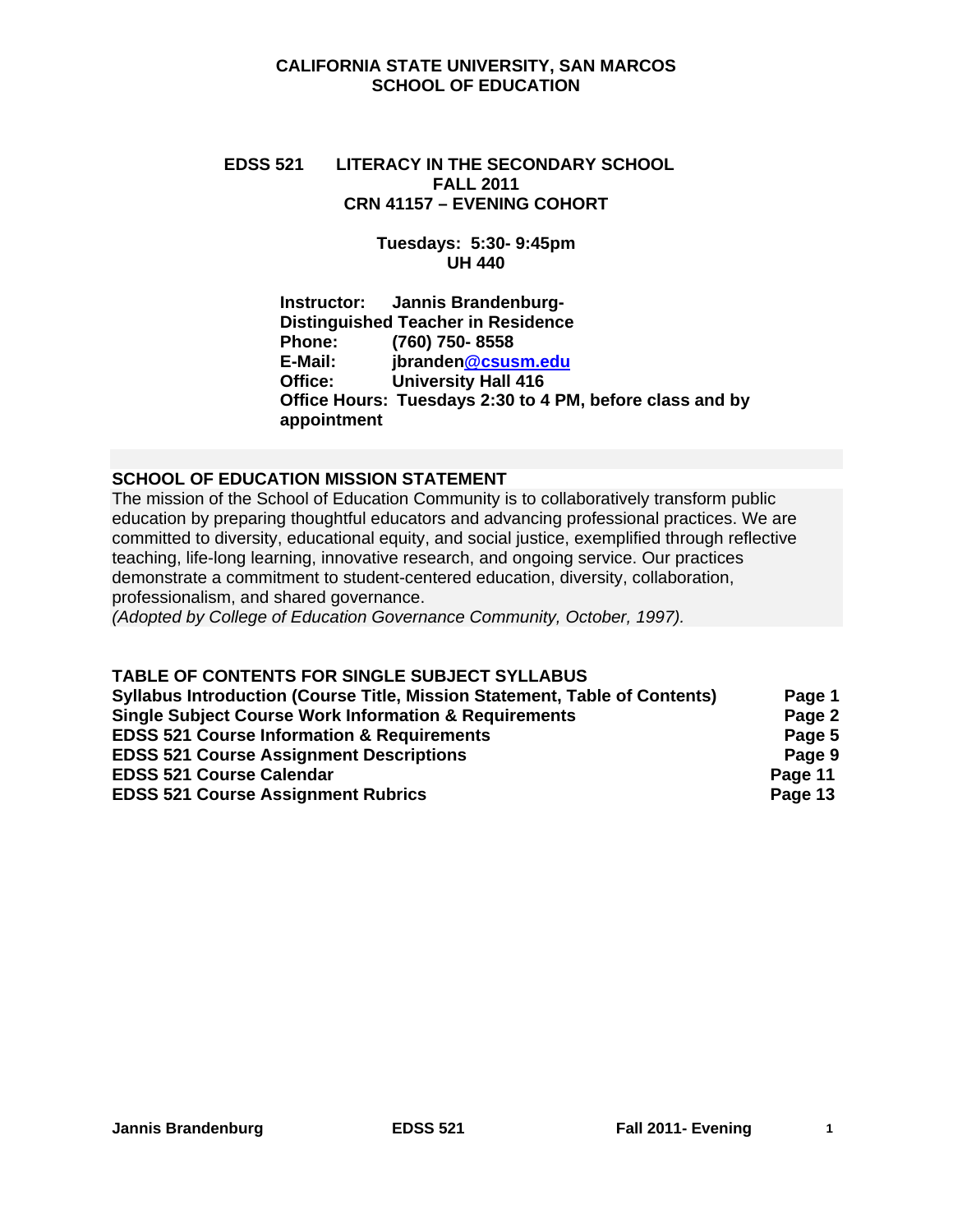#### **2. SINGLE SUBJECT COURSE WORK INFORMATION & REQUIREMENTS**

Course Prerequisites Admission to the Single Subject Program, EDUC 350, EDUC 364, & EDUC 422

#### **Authorization to Teach English Learners**

This credential program has been specifically designed to prepare teachers for the diversity of languages often encountered in California public school classrooms. The authorization to teach English learners is met through the infusion of content and experiences within the credential program, as well as additional coursework. Teacher candidates successfully completing this program receive a credential with authorization to teach English learners. *(Approved by CCTC in SB 2042 Program Standards, August 02.)* 

#### **Teacher Candidate Learning Outcomes**

Teacher Candidates will be required to complete a Teaching Performance Assessment, show proof of Teacher Performance Expectations and complete critical assessment tasks- specific assignments for this course. It is the teacher candidates responsibility to understand expectations and complete assignments by stated due dates.

#### **California Teacher Performance Assessment (CalTPA)**

Beginning July 1, 2008 all California credential candidates must successfully complete a stateapproved system of teacher performance assessment (TPA), to be embedded in the credential program of preparation. At CSUSM this assessment system is called the CalTPA or the TPA for short. To assist your successful completion of the TPA a series of informational seminars are offered online through Moodle Cougar Courses. TPA related questions and logistical concerns are to be addressed during the seminars. Your attention to TPA seminars will greatly contribute to your success on the assessment. Additionally, SOE classes use common pedagogical language, lesson plans (lesson designs), and unit plans (unit designs) in order to support and ensure your success on the TPA and more importantly in your credential program. The CalTPA Candidate Handbook, TPA seminars, and other TPA support materials can be found on the SOE website.

#### **School of Education Attendance Policy**

 *Governance Community, December, 1997.)* Due to the dynamic and interactive nature of courses in the School of Education, all teacher candidates are expected to attend all classes and participate actively. At a minimum, teacher candidates must attend more than 80% of class time, or s/he may not receive a passing grade for the course at the discretion of the instructor. Individual instructors may adopt more stringent attendance requirements. Should the teacher candidate have extenuating circumstances, s/he should contact the instructor as soon as possible. *(Adopted by the College of Education* 

 student is not in class, their grade in this category will be reduced by 20%. If you miss two or Instructor application of Attendance Policy: This course and teaching in general are participatory; therefore, your attendance and participation are important. Students are encouraged and **expected** to attend all sessions during the course. Absences and late arrivals/early departures will affect the final grade much as it would affect evaluation in the work place. If you miss one session or leave early or arrive late for more than 2 sessions, you cannot receive a grade of A. With regards to partially missed sessions, for every 30 minutes that a more class sessions you cannot pass the class. Please remember to sign in at each session.

#### **Teacher Candidates with Disabilities Requiring Reasonable Accommodations**

Teacher candidates with disabilities who require reasonable accommodations must be approved for services by providing appropriate and recent documentation to the Office of Disable Student Services (DSS). This office is located in Craven Hall 4300, and can be contacted by phone at (760) 750-4905, or TTY (760) 750-4909. Teacher candidates authorized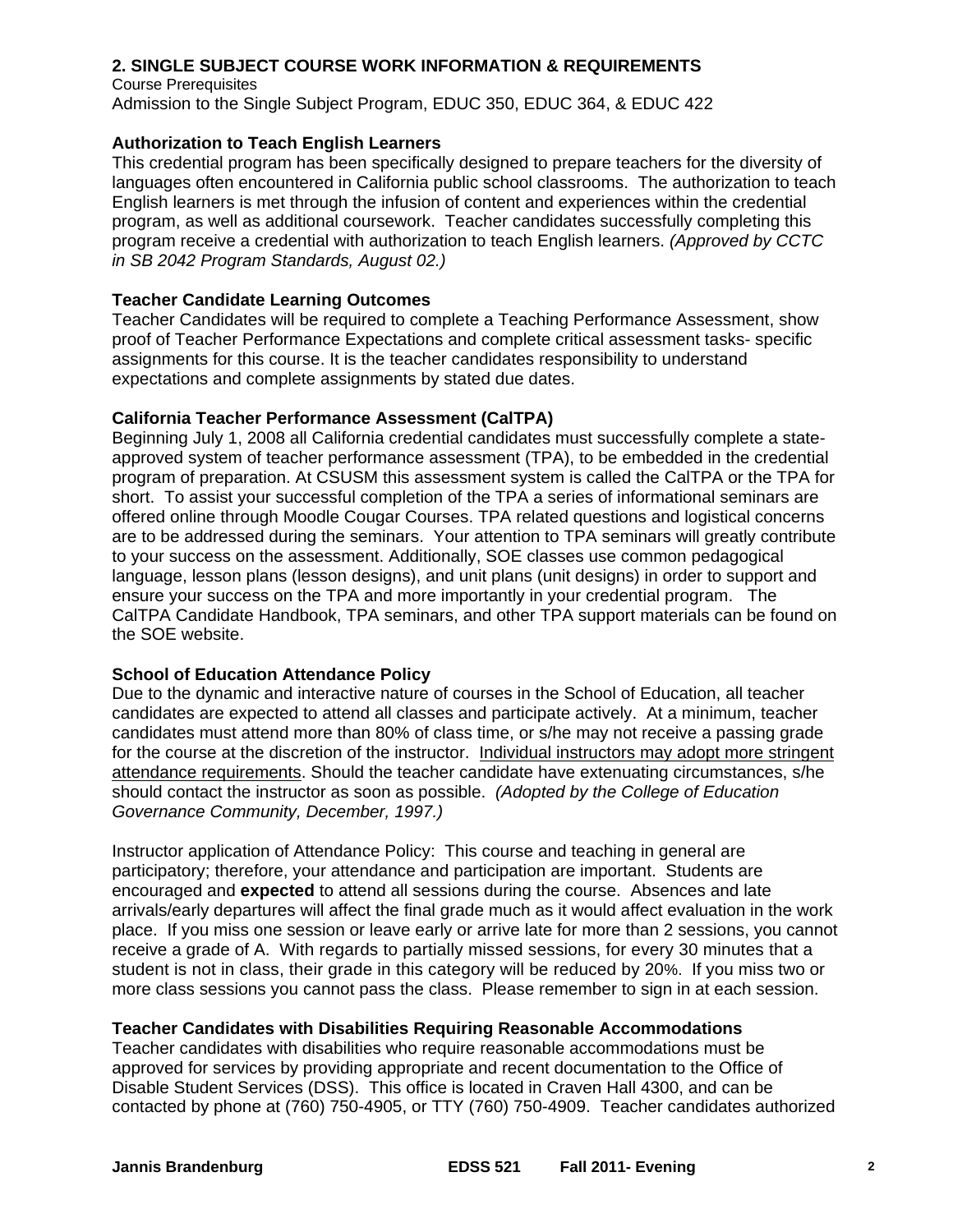by DSS to receive reasonable accommodations should meet with their instructor during office hours or, in order to ensure confidentiality, in a more private setting.

#### **All University Writing Requirement**

The writing requirements for this class will be met as described in the assignments. Every course at the university, including this one must have a writing requirement of at least 2500 words.

#### **CSUSM Academic Honesty Policy**

Students will be expected to adhere to standards of academic honesty and integrity, as outlined in the Student Academic Honesty Policy. All written work and oral presentation assignments must be original work. All ideas/materials that are borrowed from other sources must have appropriate references to the original sources. Any quoted material should give credit to the source and be punctuated with quotation marks.

Teacher candidates are responsible for honest completion of their work including examinations. There will be no tolerance for infractions. If you believe there has been an infraction by someone in the class, please bring it to the instructor's attention. The instructor reserves the right to discipline any student for academic dishonesty in accordance with the general rules and regulations of the university. Disciplinary action may include the lowering of grades and/or the assignment of a failing grade for an exam, assignment, or the class as a whole. Incidents of Academic Dishonesty will be reported to the Dean of Students. Sanctions at the University level may include suspension or expulsion from the University.

#### **Plagiarism**

As an educator, it is expected that each teacher candidate will do his/her own work, and contribute equally to group projects and processes. Plagiarism or cheating is unacceptable under any circumstances. If you are in doubt about whether your work is paraphrased or plagiarized see the Plagiarism Prevention for Students website http://library.csusm.edu/plagiarism/index.html. If there are questions about academic honesty, please consult the University catalog.

#### **Electronic Communication Protocol**

Electronic correspondence is a part of your professional interactions. If you need to contact the instructor or other teacher candidates, e-mail is often the easiest way to do so. It is my intention to respond to all received e-mails in a timely manner. Please be reminded that electronic correspondences are a very specific form of communication, with their own form of nuances, meanings, and etiquette. Please be mindful of courtesies and limitations with regards to professional e-mail, on-line discussion messages you send to your colleagues, to faculty members in the School of Education, or to persons within the greater educational community. All electronic messages should be crafted with professionalism and care. A guiding principle when writing an email is to assume that everyone in your school district will be reading it, including your principal.

#### **Things to consider:**

- Would I say in person what this e-mail specifically says?
- How could this e-mail be misconstrued?
- Does this e-mail represent my highest self?
- Am I sending this e-mail to avoid a face-to-face conversation?

In addition, if there is ever a concern with an email I send to you, let's talk in person so we can correct any confusion.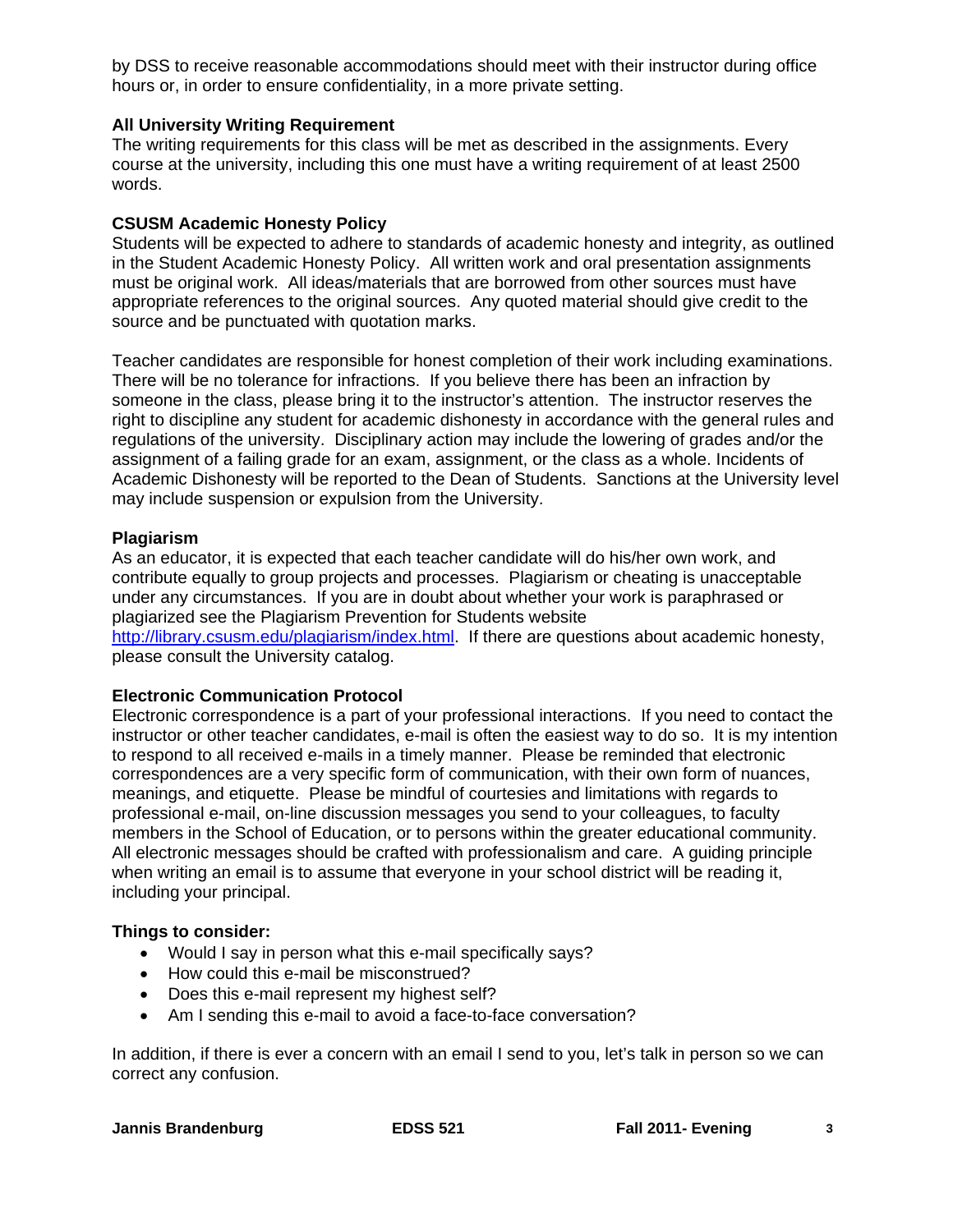## **Classroom Courtesy:**

- Please turn off or silence your cellular phones.
- If you choose to bring food, please make sure that it does not interfere with presentations, your participation or instruction.
- Please refrain from having private conversations during class.
- Please refrain from texting and engaging in computer games during class.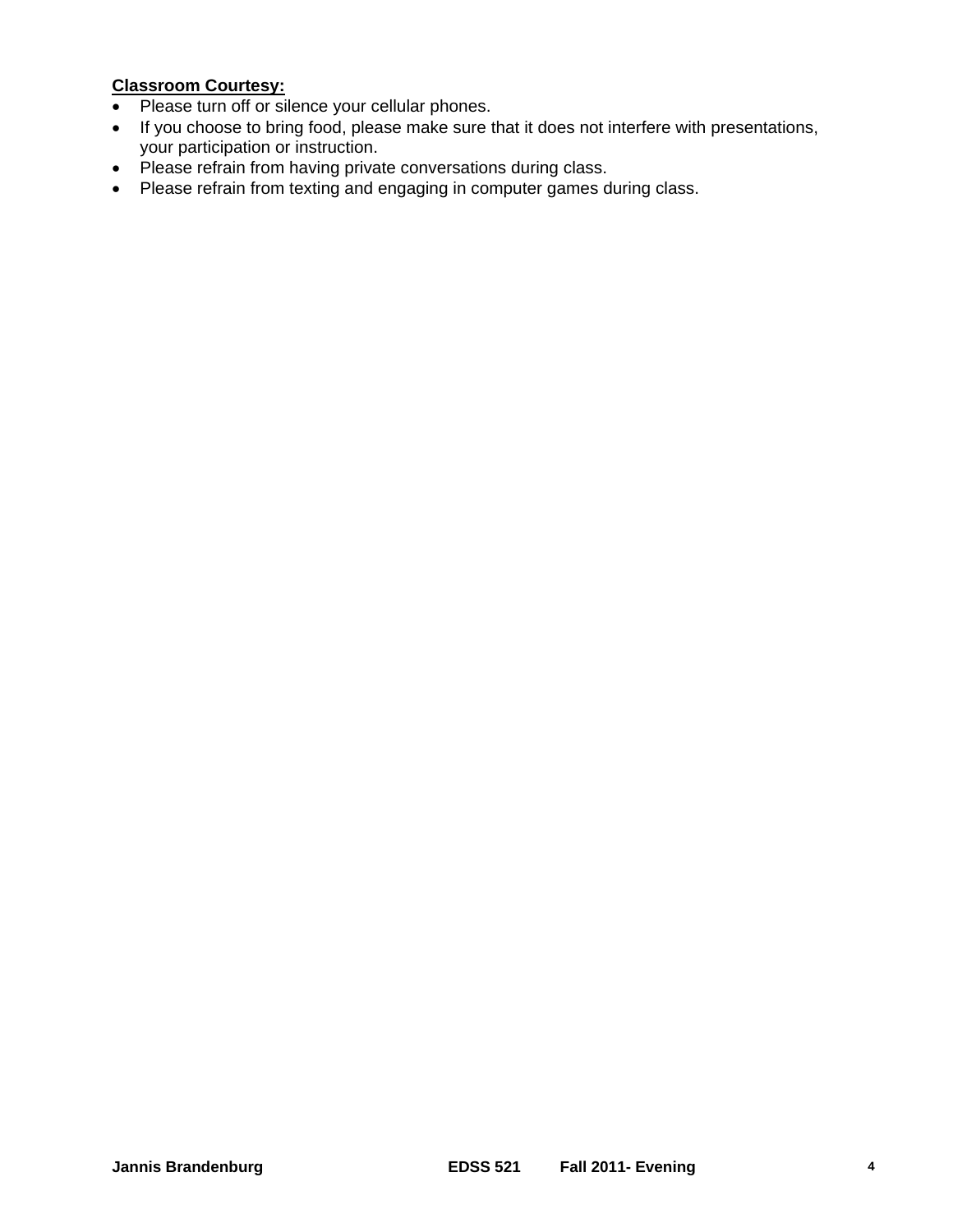### **3. EDSS 521 COURSE INFORMATION & REQUIREMENTS**

## **COURSE DESCRIPTION:-SECONDARY LITERACY-**

This course explores the issues of literacy development—reading, writing, listening, and speaking—across core content areas of the school curriculum. This course addresses the needs of proficient readers and writers as well as those who struggle and students who are English Language Learners. It will help all teachers take responsibility for fostering attitudes and skills that encourage every student to utilize successful literacy for understanding and lifelong learning.

SB 2042 Multiple Subject and Single Subject Preliminary Credential Program Standards: Commission on Teacher Credentialing

- **A1.4**
- **A5.7**
- **A5.9**
- **B6.5**
- **B6.6**
- **C9.7**
- **C9.8**

#### **Objectives-**

- 1. Reading Processes: Literacy processes and factors that affect reading development and proficiency are complex.
	- How do elements of the reading process influence skilled or proficient reading?
	- What is the role of metacognition during the reading process?
	- What role does background knowledge play in reading?
	- How do teachers incorporate their knowledge of reading theories and processes into content lessons?
- 2. Comprehension and Content Learning: Comprehension and content learning are increased through vocabulary development, and writing, listening, discussion, and reading texts.
	- How do teachers support adolescents' reading fluency, comprehension, and content learning?
	- How do teachers support comprehension of content text through vocabulary development?
	- How do teachers use writing in various genres to help adolescents understand nonfiction texts, including informational and expository texts?
	- How do teachers use discussion and instructional conversations to support reading comprehension?
- 3. Adolescent Literacy: Proficient adolescent readers engage in reading texts critically and deeply.
	- Given what we know about who adolescents are, how they learn, and what they read, how do teachers motivate them to engage meaningfully with text?
	- How do teachers draw on adolescents' multiple literacies to create a foundation for academic literacy?
	- How do teachers use critical literacy to deepen adolescents' comprehension of multiple texts?
	- How can teachers create classroom environments that facilitate the social interaction necessary for adolescents' literacy development?
- 4. Assessment: Informal and formal literacy assessments guide effective secondary content instruction.

|  | <b>Jannis Brandenburg</b> |
|--|---------------------------|
|--|---------------------------|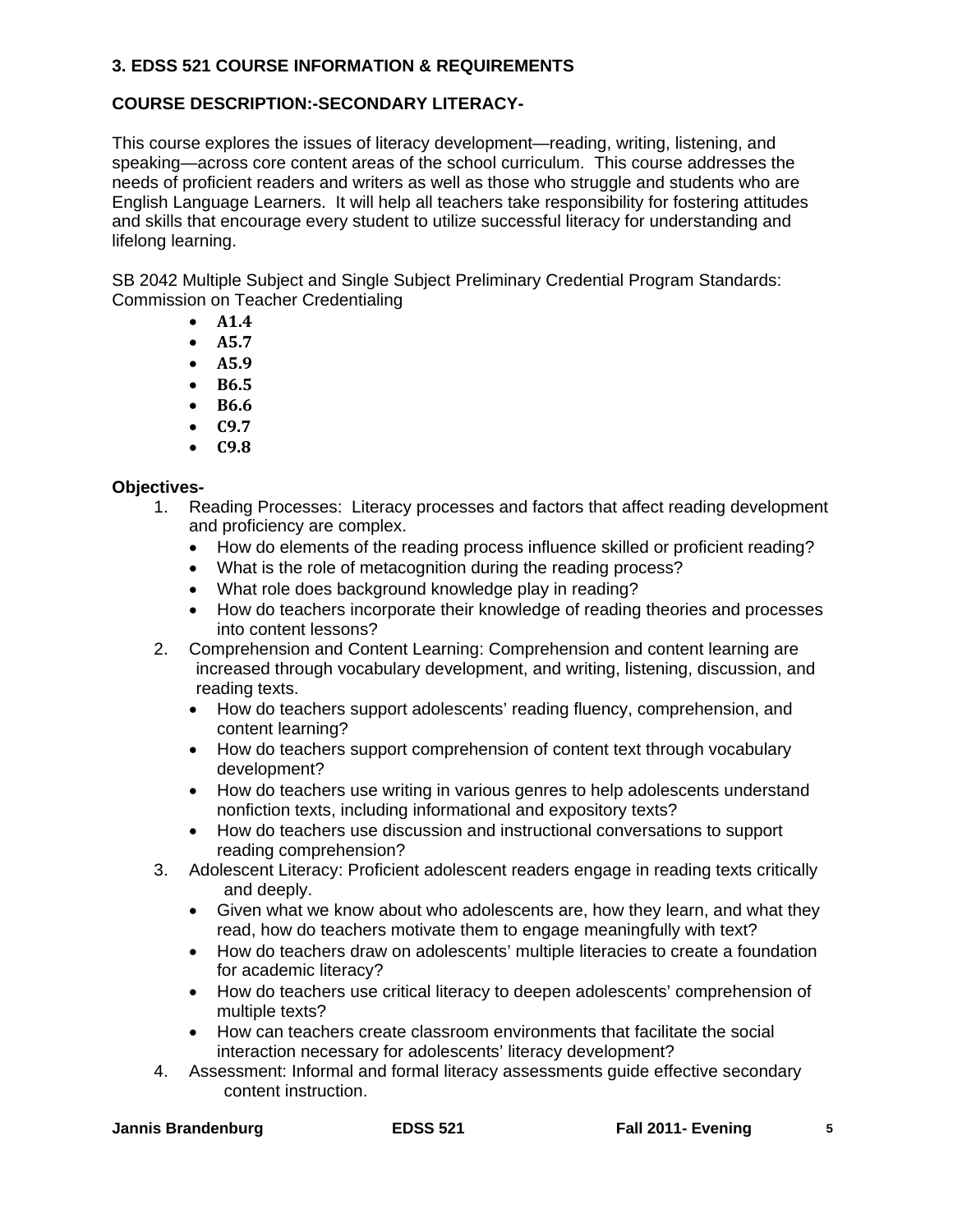- How do content teachers use literacy assessments to determine their students' reading and writing abilities, backgrounds, and interests?
- How do teachers use informal and formal assessment findings to guide the design and implementation of content lessons?
- How do teachers select and evaluate the appropriateness of texts for their particular students?
- When and how should teachers refer students to a reading specialist or for special education services?
- 5. Differentiation: Adolescents learn most effectively when instruction addresses their academic, linguistic, and cultural needs and interests.
	- What is differentiated instruction?
	- How do teachers effectively differentiate instruction?
	- In what ways do teachers select and adapt texts and other content materials for students with diverse literacy needs?
	- What instructional approaches and strategies should be selected to make content accessible for all students?
- 6. Planning and Integration: Effective content lessons include the integration of literacy strategies for the purpose of content learning.
	- How do teachers use literacy strategies to promote literacy development and content learning?
	- How do teachers select and coordinate literacy strategies to support students' access to text?
	- How do teachers select and coordinate literacy strategies to help students develop into proficient writers?
	- How do teachers use literacy strategies to foster metacognition and critical thinking in their students?

#### **Required Texts**

Fisher, D. & Frey, N. (2012). *Improving adolescent literacy: Strategies at work.* (3rd ed). Pearson, Merrill, Prentice Hall: Upper Saddle River, NJ.

Any textbook that is used to teach your content area to middle or high school students. Check your school sites, teacher friends, student friends, etc. for borrowing rights. Let the instructor know if you are having trouble finding a textbook.

#### **Course Requirements**

Teacher education is a professional preparation program. It is expected that teacher candidates will come to class prepared to discuss the readings, submit required assignments, and participate in class activities. Teacher candidates are expected to adhere to academic honesty and integrity, standards of dependability, confidentiality and writing achievement. Because it is important for teachers to be able to effectively communicate their ideas to students, parents, colleagues, and administrators, writing that is original, clear and error-free is a priority for the School of Education.

#### **Teacher Performance Expectation (TPE) Competencies**

This course is designed to help teachers seeking the Single Subject Credential to develop the skills, knowledge, and attitudes necessary to assist schools and districts in implementing an effective program for all students. The successful candidate must be able to demonstrate their understanding and ability to apply each of the TPE's, that is, merge theory and practice in order to realize a comprehensive and extensive educational program for all students. Failure to meet a minimum competence in any of the TPE's by the completion of the program will prevent the acquisition of the Single Subject Credential. A full-text version of the TPE descriptions can be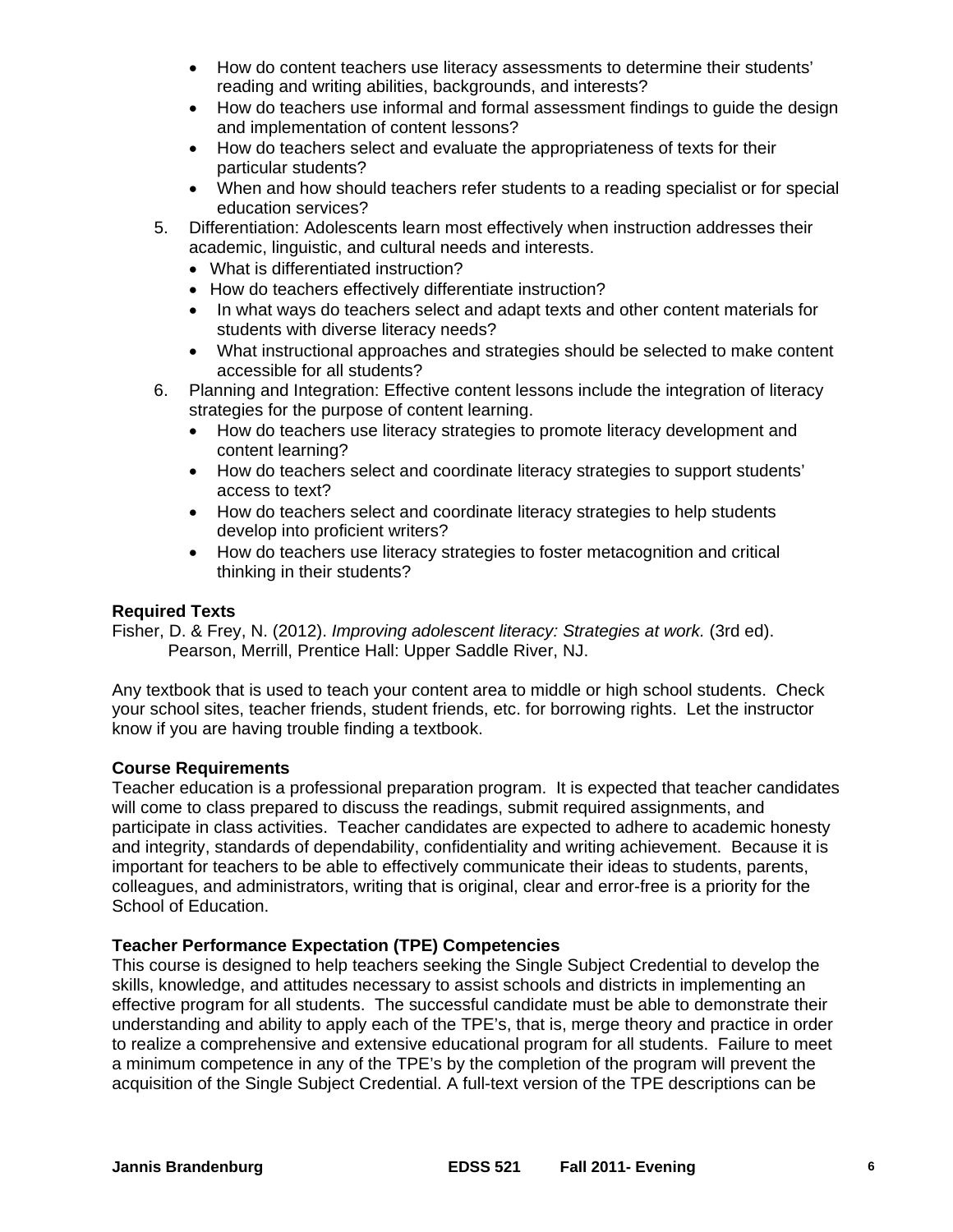downloaded from the School of Education website. This course will emphasize the following TPEs:

## **Primary Emphasis:**

- TPE 4 Making Content Accessible
- TPE 3 Interpretation and Use of Assessments

## **Also Emphasized:**

- TPE 6c Developmentally Appropriate Practices in Grades 9 -12
- TPE 2 Monitoring Student Learning During Instruction
- TPE 5 Student Engagement
- TPE 7 Teaching English Language Learners
- TPE 8 Learning about Students
- TPE 9 Instructional Planning
- TPE 11 Social Environment
- TPE 12 Professional, Legal, and Ethical Obligation
- TPE 13- Professional Growth
- TPE 14 Educational Technology
- TPE 15 Social Justice and Equity

## **Format for Written Assignments:**

- Word processed.
- 1" margins, double- spaced, 12 point in a standard font
- Correct use of grammar, spelling and punctuation.
- $\bullet$  Submit assignments on time (late submission = one grade reduction for each day)
- Name and date on assignment (typed in)
- Written in APA format

### **NOTES**

- $\triangleright$  Students must meet the attendance requirements to be eligible for the grade described. It is a "prerequisite" for earning a particular grade.
- $\triangleright$  No assignments will be accepted after one week past the due date.
- $\triangleright$  Students falling in between grade levels will earn a + or depending on where they meet the criteria most fully.
- $\triangleright$  In order to receive a California State Teaching Credential, you must maintain a B average in your School of Education classes and receive no lower than a C+ in any one course. A grade lower than a C+ indicates serious concern about a student's readiness for a teaching credential—significant concerns exist about his/her quality of learning, quality of work, etc. If you are concerned about meeting this requirement at any time, you should talk with your instructor immediately.

## **SUMMATIVE ASSESSMENT RUBRIC/ GRADE DESCRIPTORS**

**A=Exceeds Expectations:** The student consistently performs and participates in an **exemplary**  manner. Each assignment receives in-depth exploration and reflection based upon research, observations and classroom implementation, when possible. All work is submitted in a professional manner using APA style when appropriate. Presentations are consistent with professional expectations, providing appropriate visual aids, appropriate handouts, and are well prepared. Professional and responsible behavior, including timely attendance and submission of assignments, are practiced in a consistent manner.

**B=Adequately Meets Expectations**: The student meets outcomes expectations in a **satisfactory** manner. Each assignment is based upon research, observations and classroom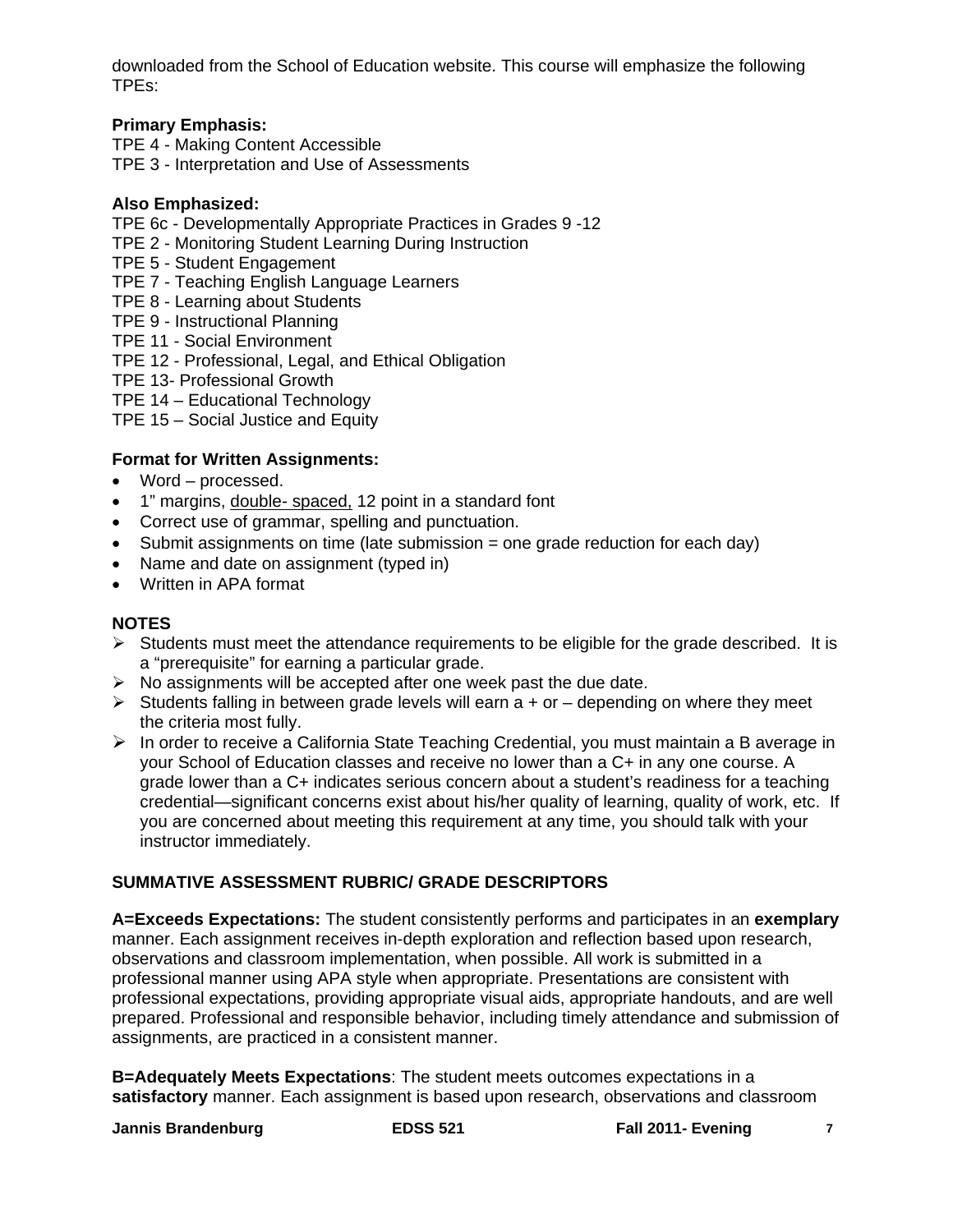implementation, when possible. Generally, work is submitted in a professional manner using APA style when appropriate. Generally, presentations are consistent with professional expectations, providing appropriate visual aids, appropriate handouts, and are well prepared. Most of the time, professional and responsible behavior, including timely attendance and submission of assignments, are practiced in a consistent manner.

**C=Minimal Performance:** The student's skills are weak and do not meet expectations. Each assignment is based upon opinion rather than research, theory, and best practices. Reflection is shallow. Assignments are submitted without APA style, thorough proofreading and organization. The student needs a great deal of guidance. The student is consistently late with work and has classroom attendance problems.

**"D" or "F" students** fail to meet the minimum requirements of a "C." The specific grade will be determined based on rate of assignment completion, attendance, etc.  $\blacktriangleright$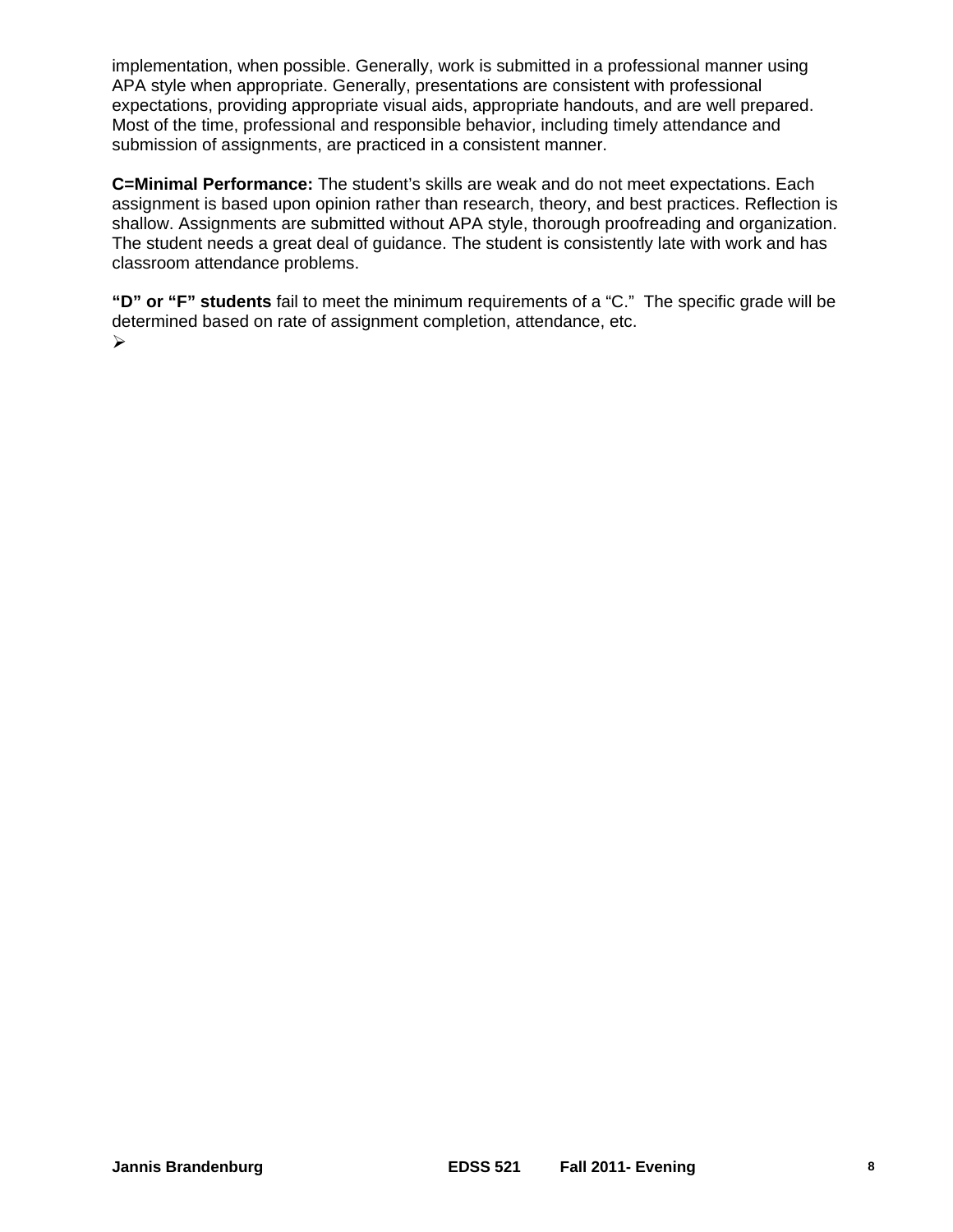#### **4. EDSS 521 COURSE ASSIGNMENT DESCRIPTIONS**

**Learning Guide for Single Subject Credential program Handbook:** Please use the handout that you received at Orientation regarding the Single Subject Credential Program Handbook.

**Self Assessment on Teacher Dispositions:** Professionalism is an essential focus of the credential program. Awareness of your own behaviors is the road to growth as you learn all aspects of your chosen profession.. Download the dispositions self evaluation form from the Teacher Candidate Handbook forms section on the COE website. This should be word processed for submission. (TPE 13)

**Literacy Autobiography:** The literacy autobiography is a chance for you to *reflect* upon and consider the implications of your own literacy history, both in and out of school. This constitutes a set of ideas about the nature of literacy and your ability to understand the teaching of it. **(Principles 1, 3)** 

*Teacher education is a professional preparation program. Students will be expected to adhere to standards of dependability, academic honesty and integrity, confidentiality, and writing achievement. Because it is important for teachers to be able to effectively communicate their ideas to students, colleagues, parents, and administrators, writing that is original, clear and error-free is a priority in the School of Education.* 

**Responses to Reading:** Assigned reading and the accompanying reader responses are to be completed before class and posted on Cougar Courses prior to the beginning of class, unless otherwise noted. Late reading responses will not be accepted**.** You will need to bring a copy of your reading response to class for reference during discussions. For each class session there will be a discussion or other activity based on information from the reading, for which everyone is expected to knowledgeably participate. To support the reading and learning each week, we will engage in different strategies designed to "hold your thinking." **(Supports all principles)** 

**Content Literacy Lesson Design (Critical Assessment Task)**: Using an appropriate reading selection from your content area as the instructional focus, create a reading and writing lesson design. Use the single subject lesson design format. **Submit a paper copy of your lesson design along with a self assessment using the lesson design rubric included later in the syllabus.** 

Principles 2, 5, 6, and TPE 4.

**Student Case Study (Critical Assessment Task)**: The case study involves working closely with an adolescent who has special needs to identify his/her learning issues and preferences especially with regards to strengths and weaknesses in literacy, to develop differentiation strategies, and to reflect on the implications for your teaching. It would also behoove you to interview a student that is dual-identified (Special needs and Second language learner) **Submit a paper copy of your Case Study along with a self assessment using the rubric included later in the syllabus.** 

**(All principles) (Assists with TPA, 2, 3, 4)** 

#### **Reflective Essay:**

 Please submit a **one to two page reflective** paper that succinctly describes what you have Social Justice and Equity as it relates to literacy. (TPE 13, 15) learned over the duration of the course. Please include personal connections, explanations as to how and why your perspective as an educator has changed, or is changing, and what you think your next steps will be in understanding the needs of students. Please focus on

 **Jannis Brandenburg EDSS 521 Fall 2011- Evening 9**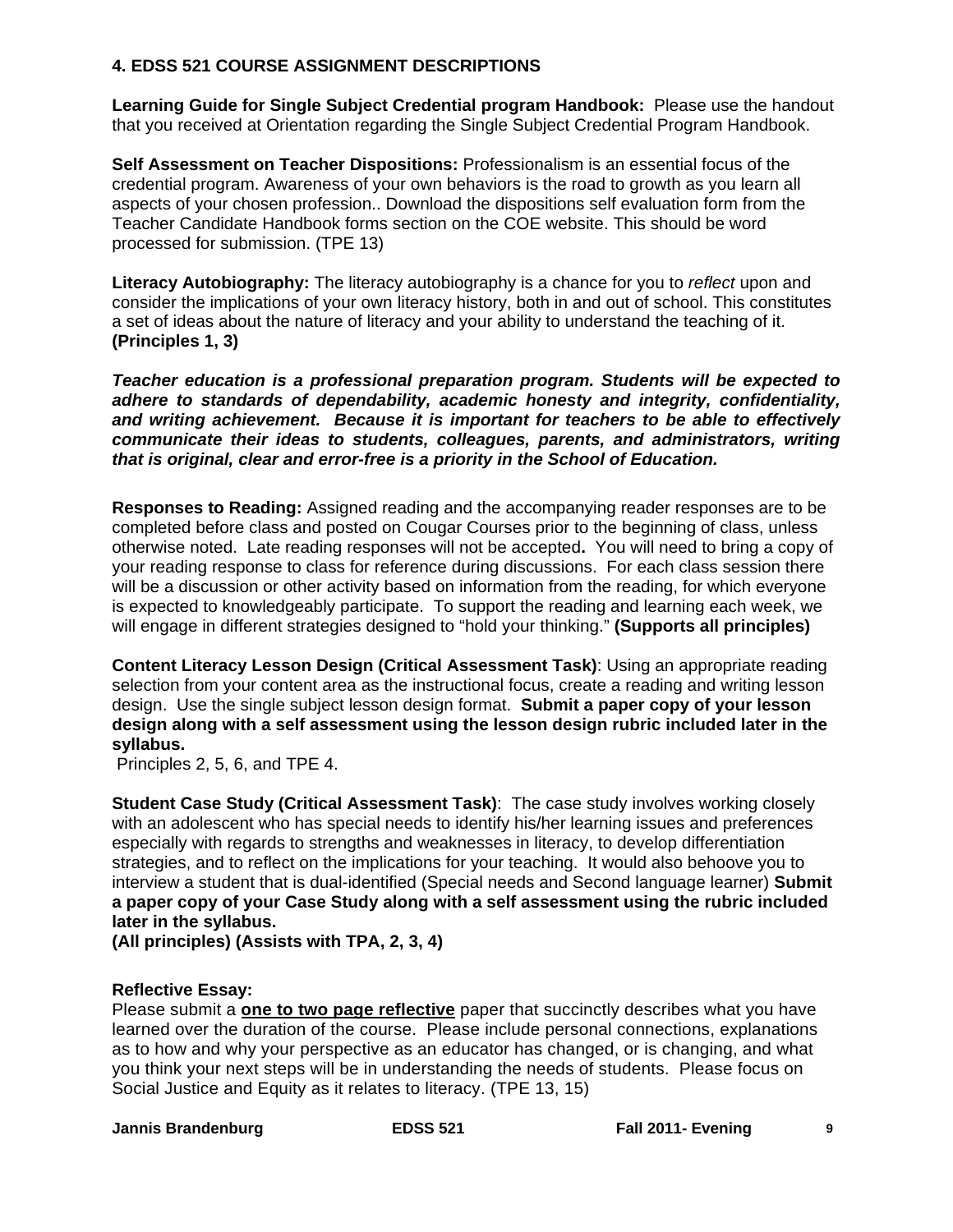#### **COURSE REQUIREMENTS AND GRADE DISTRIBUTION:**

| Responses to Reading/ Credential Handbook Learning Guide 10% |     |
|--------------------------------------------------------------|-----|
| <b>Literacy Autobiography</b>                                | 10% |
| <b>Content Literacy Lesson Design</b>                        | 25% |
| <b>Student Case Study</b>                                    | 25% |
| Self Assessment on Teacher Dispositions                      | 10% |
| <b>Reflective Essay</b>                                      | 10% |
| Attendance and Participation                                 | 10% |
|                                                              |     |

100%

#### **SUMMATIVE ASSESSMENT RUBRIC/ GRADE DESCRIPTORS**

**A=Exceeds Expectations:** The student consistently performs and participates in an **exemplary**  manner. Each assignment receives in-depth exploration and reflection based upon research, observations and classroom implementation, when possible. All work is submitted in a professional manner using APA style when appropriate. Presentations are consistent with professional expectations, providing appropriate visual aids, appropriate handouts, and are well prepared. Professional and responsible behavior, including timely attendance and submission of assignments, are practiced in a consistent manner.

**B=Adequately Meets Expectations**: The student meets outcomes expectations in a **satisfactory** manner. Each assignment is based upon research, observations and classroom implementation, when possible. Generally, work is submitted in a professional manner using APA style when appropriate. Generally, presentations are consistent with professional expectations, providing appropriate visual aids, appropriate handouts, and are well prepared. Most of the time, professional and responsible behavior, including timely attendance and submission of assignments, are practiced in a consistent manner.

**C=Minimal Performance:** The student's skills are weak and do not meet expectations. Each assignment is based upon opinion rather than research, theory, and best practices. Reflection is shallow. Assignments are submitted without APA style, thorough proofreading and organization. The student needs a great deal of guidance. The student is consistently late with work and has classroom attendance problems.

**"D" or "F" students** fail to meet the minimum requirements of a "C." The specific grade will be determined based on rate of assignment completion, attendance, etc.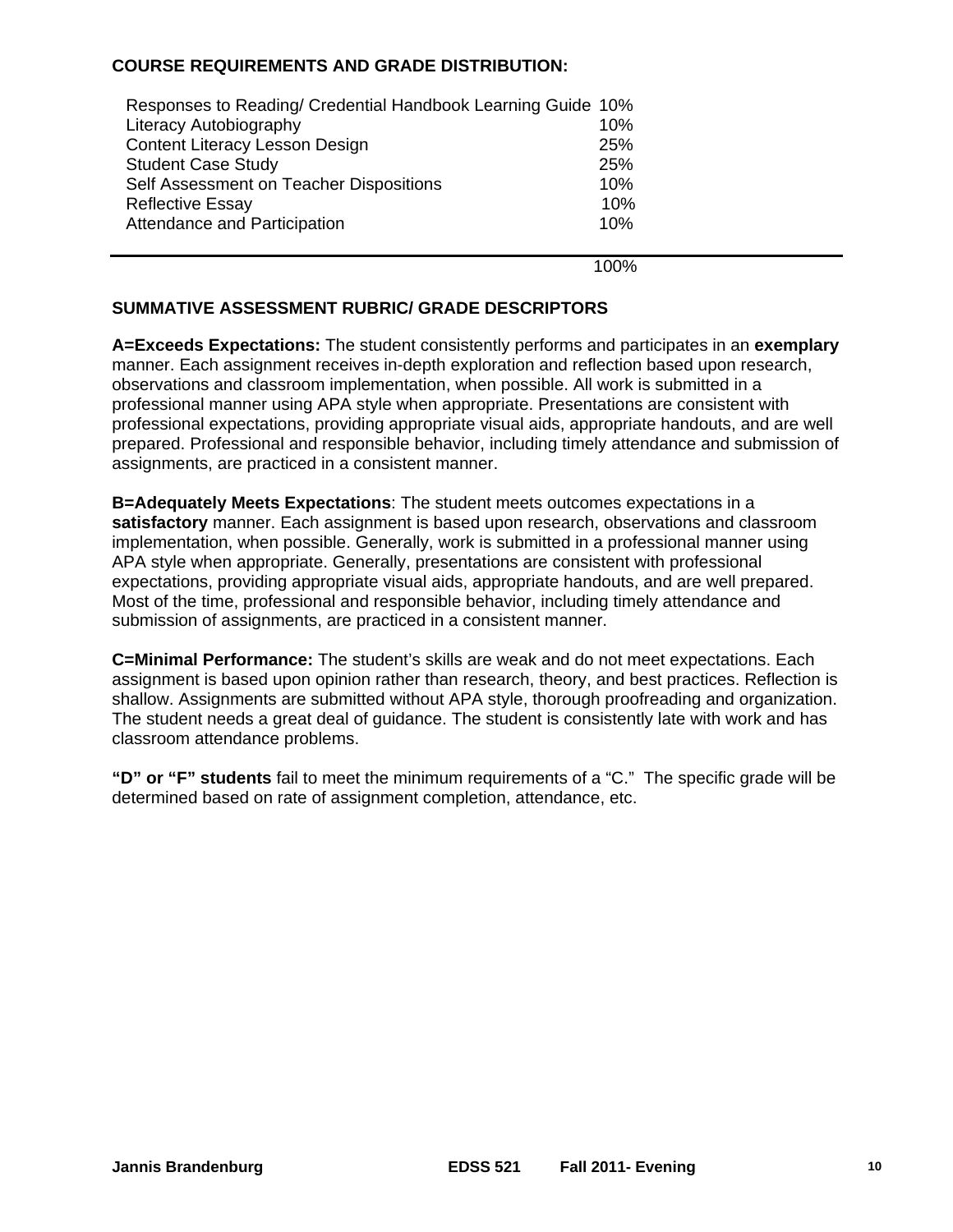#### **5. EDSS 521 COURSE CALENDAR**

#### **TENTATIVE CALENDAR (SUBJECT TO CHANGE) PLEASE BRING ALL OF YOUR TEXTS TO CLASS EACH WEEK.**

| <b>Session</b>                   | <b>Topic</b>                                                                                                                                                                             | Learning for the week/ Reading                                                                                                                                                                                                                                                                                                                                                                                                                                                                                                 | <b>Assignment</b>                                                                                                                         |
|----------------------------------|------------------------------------------------------------------------------------------------------------------------------------------------------------------------------------------|--------------------------------------------------------------------------------------------------------------------------------------------------------------------------------------------------------------------------------------------------------------------------------------------------------------------------------------------------------------------------------------------------------------------------------------------------------------------------------------------------------------------------------|-------------------------------------------------------------------------------------------------------------------------------------------|
| Session I<br>Date:<br>$8 - 30$   | • Introductions and<br>course syllabus<br>• Literacy and content<br>teaching<br>• Narrative and<br><b>Expository text</b><br>• Literacy Practices<br>• Discuss Literacy<br>Autobiography | Bring text for the course<br>$\bullet$<br>Please print out and bring a copy of the<br>article "Relearning Oil Spill Lessons"<br>Read: Fisher and Frey Chp 1<br>$\bullet$<br>Online Reader: Tovani p 17-21<br>$\bullet$<br><b>Read: The Teacher dispositions</b><br>$\bullet$<br>document                                                                                                                                                                                                                                       | Learning Guide for<br>Single Subject<br><b>Credential Program</b><br>Handbook- Write-up.<br>Please bring a hard<br>copy to class.         |
| Session II<br>Date:<br>$9 - 06$  | Anticipatory<br>$\bullet$<br><b>Activities</b><br><b>Adolescent Literacy</b><br>$\bullet$<br>Jigsaw<br>Classroom<br>$\bullet$<br><b>Structures</b><br>Marking the text<br>$\bullet$      | Read: Fisher and Frey Chp 2<br>$\bullet$<br>Online Reader: Tovani p 23-34<br>$\bullet$<br><b>Online Reader: Autobiography (Read</b><br>$\bullet$<br>this before you complete your Literacy<br>Autobiography)<br>Please print out and bring a copy of the<br>article "Teenage Social Butterflies"<br>Please have access to (either by hard-<br>$\bullet$<br>copy or electronic access) of, "What<br><b>Content-Area Teachers Should Know</b><br>About Adolescent Literacy" AND the<br>accompanying Jigsaw and SQ3R<br>handouts. | Due: Literacy<br>Autobiography<br><b>AND</b><br>Self-Assessment on<br><b>Teacher Dispositions</b><br>Please bring hard<br>copies to class |
| Session III<br>Date:<br>$9 - 13$ | <b>Reading Processes</b><br>$\bullet$<br><b>Writing Processes</b><br>$\bullet$<br>Vocabulary<br>$\bullet$<br>Development<br>Charting the Text                                            | Read: Fisher and Frey Chp. 3<br>$\bullet$<br>Online Reader: Tovani pages 35-61<br>$\bullet$<br><b>Online Reader: From Inside Out:</b><br>$\bullet$<br><b>Grading and Evaluating</b><br>Please print out and bring a copy of the<br>$\bullet$<br>articles: "Limiting Drug Prices," AND<br>"Reform without Drug price Limits"<br>Choose the text you will use for your<br>Literacy Lesson Design and bring it to<br>class<br>Work on case study and lesson design                                                                | Due: Reading<br>Response #1 in the<br>format of a Double<br>Entry- Journal-<br>Please bring hard-copy<br>to class.                        |
| Session IV<br>Date:<br>$9 - 20$  | Guest Speaker: Mike<br>$\bullet$<br><b>Stanley</b><br>• Read-alouds and<br><b>Shared Readings</b><br>Writing in the<br>Margins<br>Grading and<br>Evaluating                              | <b>Read:</b> Fisher and Frey Chp 4, 5<br><b>Online Reader:</b> Literacy in Science: A<br>$\bullet$<br><b>Natural Fit</b><br>Please bring in a copy of the article: "How<br>Many Calories Would You Like With<br>Those Fries?"                                                                                                                                                                                                                                                                                                  | <b>Due: Reading</b><br>Response #2<br>Post on Cougar<br>Courses                                                                           |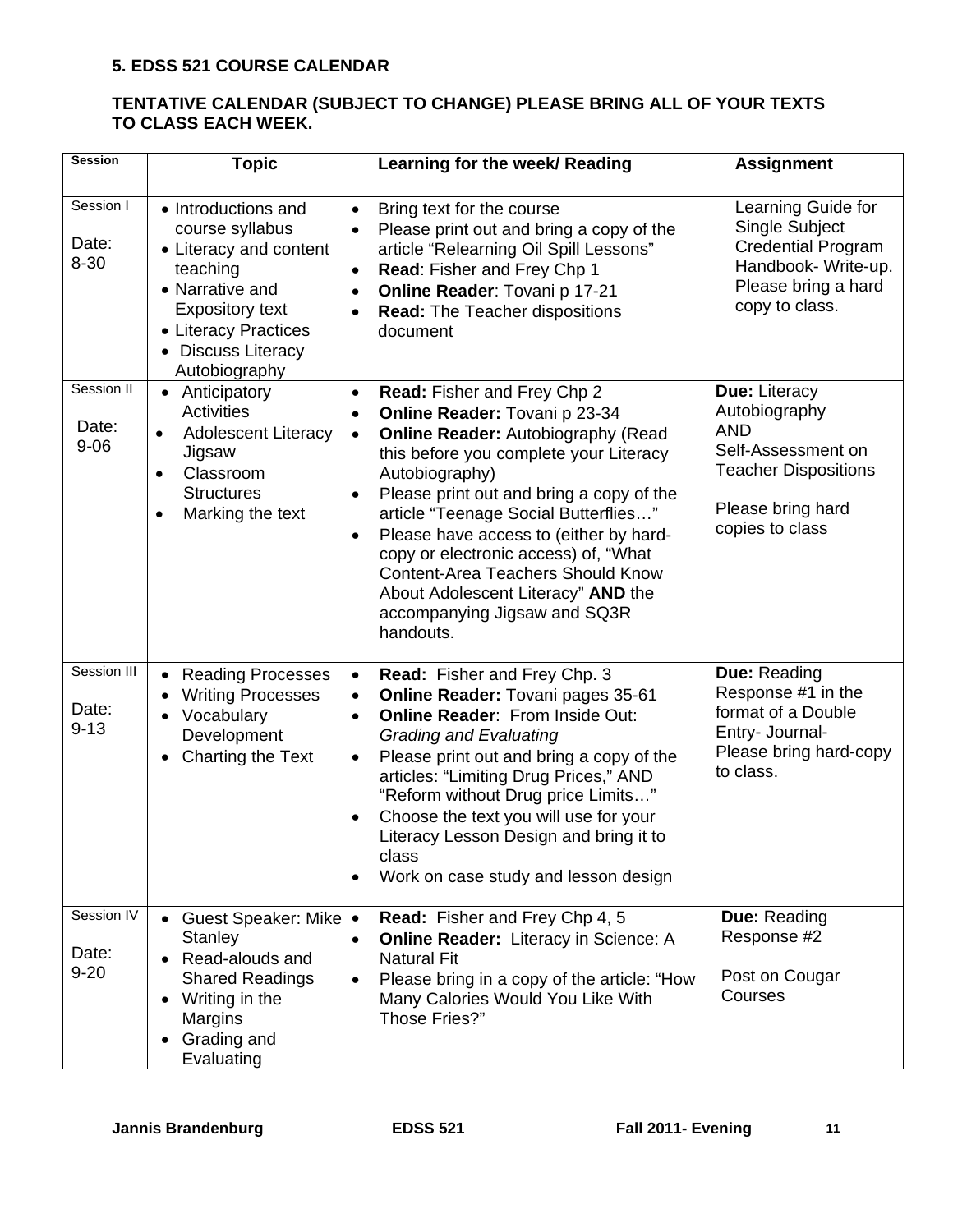| Session V<br>Date:<br>$9 - 27$                          | Connecting to the<br>$\bullet$<br>Text<br>Questioning<br><b>Strategies</b><br><b>Higher Order</b><br>$\bullet$<br><b>Thinking Skills</b><br><b>Diverse Learners</b><br>$\bullet$<br><b>Differentiation</b><br>$\bullet$<br><b>Content Reading</b><br>Planning and<br>integration | Online Reader: Tovani pages 67-70, 72-<br>$\bullet$<br>78, 80-86<br>Bring a draft of your literacy lesson<br>$\bullet$<br>design.<br>Bring in the beginnings of your case<br>$\bullet$<br>study.                                 |                                                                                                                                                                                                                                            |
|---------------------------------------------------------|----------------------------------------------------------------------------------------------------------------------------------------------------------------------------------------------------------------------------------------------------------------------------------|----------------------------------------------------------------------------------------------------------------------------------------------------------------------------------------------------------------------------------|--------------------------------------------------------------------------------------------------------------------------------------------------------------------------------------------------------------------------------------------|
| Session VI<br>Date:<br>$10 - 4$                         | <b>Graphic Organizers</b><br>$\bullet$<br><b>Writing Process</b><br>٠<br><b>Writing Strategies</b><br>$\bullet$<br>for English<br>Language Learners                                                                                                                              | Read: Fisher and Frey Chp 6<br>$\bullet$<br><b>Online Reader: I Was Bitten By a</b><br>$\bullet$<br>Scorpion                                                                                                                     | Due: Literacy Lesson<br>Design<br>Please bring a hard<br>copy to class.                                                                                                                                                                    |
| Session<br>VII<br>Date:<br>$10 - 11$                    | Making and Taking<br>$\bullet$<br><b>Notes</b><br><b>Teaching Discussion</b><br>$\bullet$<br>as a strategy                                                                                                                                                                       | Read: Fisher and Frey Chp 7<br>$\bullet$<br><b>Online Reader: Silent Voices: What</b><br>$\bullet$<br>happens to quiet students during<br>classroom discussions?<br>Bring in a draft of your literacy case<br>$\bullet$<br>study | Due: Reading<br>Response #3<br>Post on Cougar<br>Courses                                                                                                                                                                                   |
| Session<br>VIII<br>Date:<br>$10 - 18$                   | Writing to Learn<br>$\bullet$<br>What will your<br>$\bullet$<br>literacy-rich<br>classroom look<br>like?                                                                                                                                                                         | Read: Fisher and Frey Chp 8<br>$\bullet$<br><b>Online Reader: Thinking, Not Shuffling</b><br>$\bullet$<br>Download and bring a copy of full text of<br>$\bullet$<br>TPA <sub>3</sub>                                             | Due: Literacy Case<br>Study                                                                                                                                                                                                                |
| Session IX<br>Date:<br>$10 - 25$                        | $\bullet$<br><b>Guest Speaker:</b><br>Doug Fisher- Class<br>will be meet at 4PM<br>in Kellogg 5102                                                                                                                                                                               | <b>Guest Speaker</b><br>$\bullet$<br><b>Course evaluations</b><br>$\bullet$<br>Textbooks not needed for this session.<br>$\bullet$                                                                                               | Due: Reading<br>Response #4 How does<br>writing to learn help you<br>to provide differentiation<br>in assessment? How can<br>you scaffold and<br>differentiate writing<br>instruction for your<br>students?<br>Submit to Cougar<br>Courses |
| Session X<br>Date:<br>week of<br>$12 - 5$<br><b>TBD</b> | End of semester<br>celebration and<br>reflection                                                                                                                                                                                                                                 |                                                                                                                                                                                                                                  | Due: Reflective Essay<br>I highly suggest that<br>you do this early<br>because you will forget!                                                                                                                                            |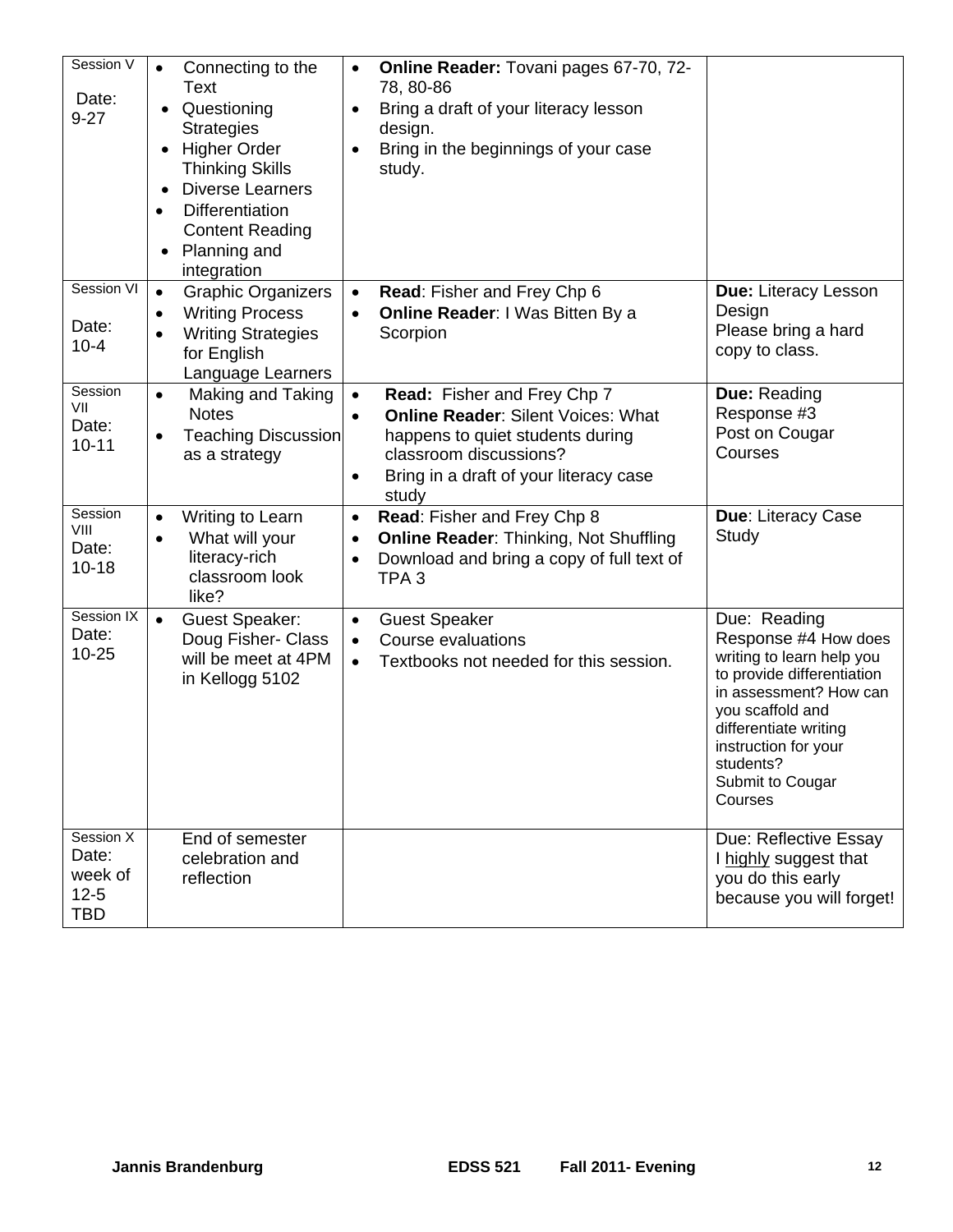## **6. COURSE RUBRICS**

Required reading responses are due at the beginning of the class session on which they are due. The responses will be used to inform class discussions and activities. Discussions will include summaries, descriptions or reactions to topics from the readings that demonstrate understanding of key concepts.

Reading Reflections **must** include:

- key concepts, including comments / analysis from the required readings. A written summary and/or analysis of the assigned topic that reflects understanding of the
- A reflection of the topic including connections that can be made between the topics and teaching adolescents, **with specific examples from teaching experiences, school observations, or other personal experiences in diverse settings.**

Reading Responses will be graded according to the comprehensiveness of the response, analysis of the response that demonstrates understanding of the issues, insightful connections of the readings to the candidate's experiences with adolescents.

| <b>Readings Response</b><br><b>Components/Criteria</b> | <b>No Credit</b>                                                                                              | <b>Partial Credit</b>                                                                                                                                                                                              | <b>Full Credit</b>                                                                                                                                             |
|--------------------------------------------------------|---------------------------------------------------------------------------------------------------------------|--------------------------------------------------------------------------------------------------------------------------------------------------------------------------------------------------------------------|----------------------------------------------------------------------------------------------------------------------------------------------------------------|
| <b>Comprehensiveness</b>                               | Response did not<br>reference the<br>required readings                                                        | Response referenced<br>some of the required<br>readings                                                                                                                                                            | Response<br>referenced all<br>required readings                                                                                                                |
| <b>Analysis</b>                                        | Response did not<br>include an analysis of<br>the readings                                                    | Response included a<br>partial analysis - of only<br>one aspect and/or<br>partial article / chapter<br>of the assigned<br>readings                                                                                 | Response included<br>an analysis of each<br>aspect and/or each<br>article/chapter of the<br>assigned readings                                                  |
| Insightful<br><b>Connections</b>                       | No connections were<br>made between the<br>$topic(s)$ and the<br>student's<br>experiences with<br>adolescents | A connection was made<br>between the topic(s)<br>and the student's<br>experiences with<br>adolescents that did not<br>demonstrate<br>understanding of the<br>application of the<br>reading topic(s) to<br>practice | <b>Connections were</b><br>made between the<br>topic(s) and the<br>student's<br>experiences with<br>adolescents<br>demonstrating<br>application to<br>practice |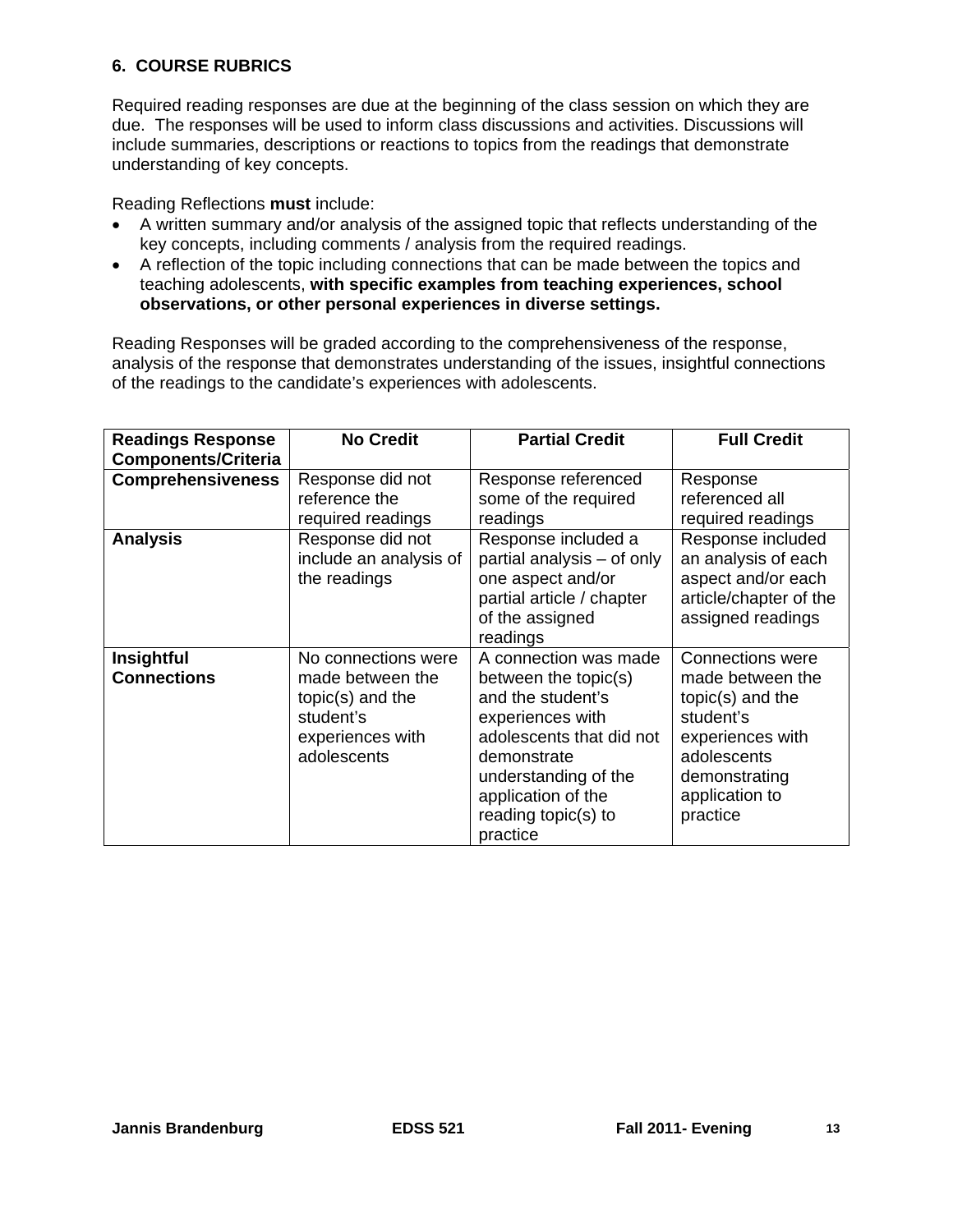## **Literacy Autobiography Scoring Guide**

Name \_\_\_\_\_\_\_\_\_\_\_\_\_\_\_\_\_\_\_\_\_\_\_\_\_\_

1. The candidate actively writes about her/ his literacy experiences and reflects upon what it means to have that overall experience.

**C- -----------C ----------C+ ---------B- ---------B -----------B+ ---------A- ----------A Marginal Commendable Outstanding Achievement** 

2. The candidate reflectively writes about two to three specific experiences with regards to literacy (e.g., lessons learned, aspects to be proud of, expectations etc.).

**C- -----------C ----------C+ ---------B- ---------B -----------B+ ---------A- ----------A Marginal Commendable Outstanding Achievement** 

3. The candidate demonstrates consideration on how one's own literacy experience could impact working with students (e.g. expectations of reading, writing).

**C- -----------C ----------C+ ---------B- ---------B -----------B+ ---------A- ----------A Marginal Commendable Outstanding Achievement** 

4. The candidate submits a paper that is grammatically correct, mechanically sound with paragraphs that are clearly written.

**C- -----------C ----------C+ ---------B- ---------B -----------B+ ---------A- ----------A Marginal Commendable Outstanding Achievement**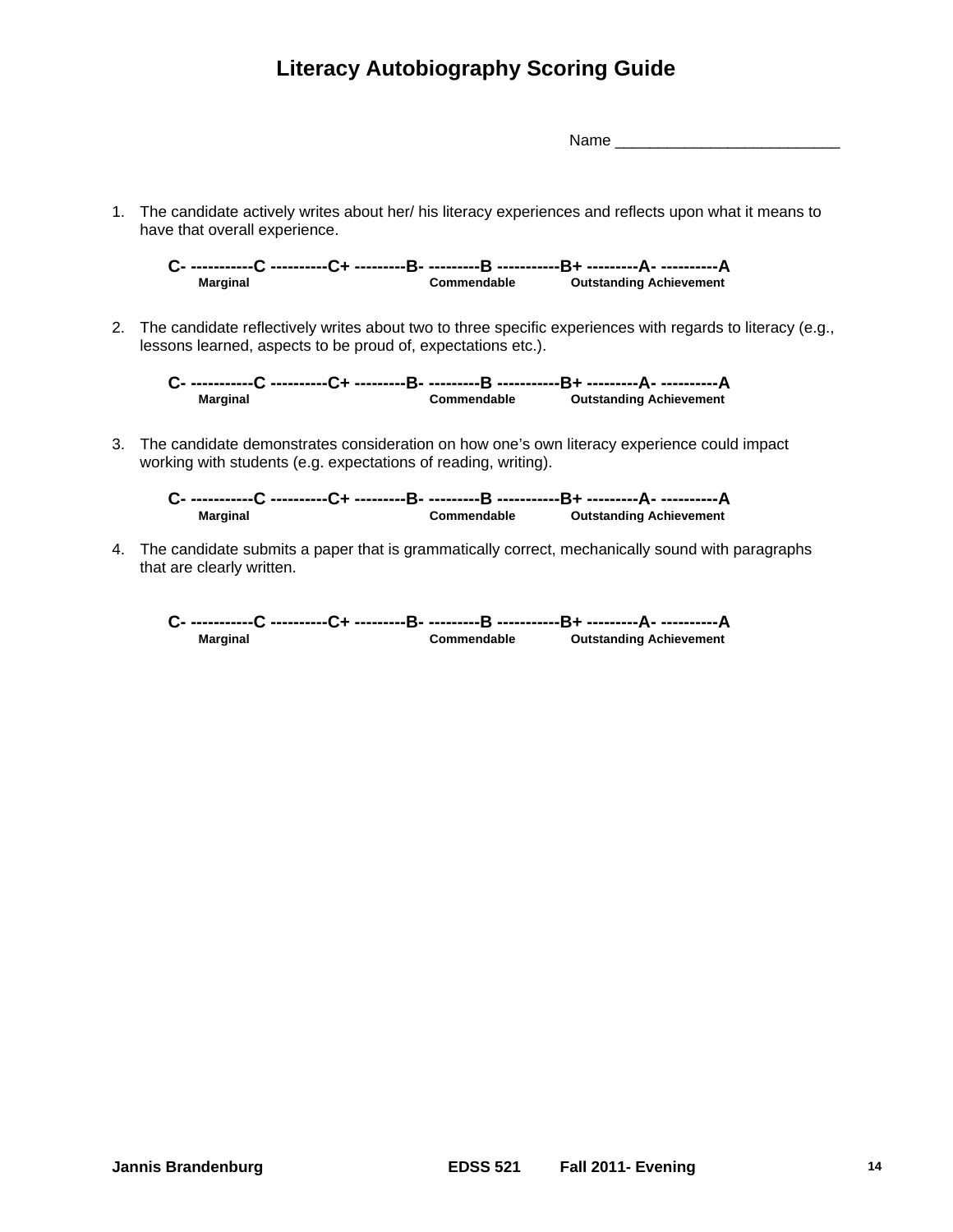## **EDSS Literacy Lesson Plan Rubric**

| Design                                     | Approaching                                                                                      | <b>Meets</b>                                                                                                | <b>Exceeds</b>                                                                                             |
|--------------------------------------------|--------------------------------------------------------------------------------------------------|-------------------------------------------------------------------------------------------------------------|------------------------------------------------------------------------------------------------------------|
| Component<br>& Criteria                    |                                                                                                  | (Including the criteria for Approaching)                                                                    | (Including the criteria for<br>Approaching, & Meets)                                                       |
| <b>Time frame</b><br>and<br>allotment      | Describes the subject/content<br>area, course, grade level &                                     | . & describe the length of the lesson,<br>number of class periods and length of<br>periods.                 | & describe the length of<br>unit, number of class<br>periods & describes                                   |
| 2 pts                                      |                                                                                                  | Brief summary of the lesson before and<br>the lesson after this one.                                        | where it fits within the<br>semester or trimester.                                                         |
| Lesson                                     | Explain the importance of the                                                                    | & describes the enduring understandings -                                                                   | & articulate what                                                                                          |
| <b>Rationale</b><br>2 points               | lesson in the student's big<br>picture of learning by citing                                     | what student's will know and be able to do<br>at the end of the unit                                        | essential questions you<br>will use to frame the                                                           |
|                                            | and connecting to the CA<br><b>Content Standards</b>                                             |                                                                                                             | lesson                                                                                                     |
| <b>Student</b>                             | Provide information about the                                                                    | Accommodations for ELL's and Special                                                                        | & include information                                                                                      |
| <b>Facts</b><br>5 points                   | whole class (demographics,<br>readiness, interests, learning<br>profile)                         | Needs students are appropriate based on<br>the requirements of the lesson and<br>knowledge of the students  | about students' affects<br>and needs for their<br>learning environment.                                    |
| Different-                                 | Describe the differentiation                                                                     | & label the strategy (lesson content,                                                                       | & provide how the                                                                                          |
| iation                                     | strategy(ies) for at least 4                                                                     | process or product) and the way it                                                                          | strategy will be assessed                                                                                  |
| 10 points                                  | individual students (2<br>different levels of ELL, 1<br>Special Needs and one of<br>your choice) | addresses the students identity and<br>developmental needs (readiness, interest<br>or learning profile)     | for effectiveness and<br>altered if needed.                                                                |
| <b>Standards</b>                           | Both CA Content and ELD                                                                          | & has the language objective that                                                                           | & has an outcome                                                                                           |
| and                                        | Standards are identified and                                                                     | supports academic language development                                                                      | statement (i.e. "as                                                                                        |
| <b>Objectives</b>                          | each is addressed in an<br>objective that contains a                                             | by practice in at least two of the four<br>strands of literacy (listening, speaking,                        | demonstrated by)                                                                                           |
| 5 points                                   | statement of what students<br>will be able to do as a result<br>of the lesson                    | reading, writing)                                                                                           |                                                                                                            |
| Assessment                                 | Provides an assessment for each                                                                  | & describes how the formative assessment                                                                    | and rubrics provide clear                                                                                  |
| 5 points                                   | objective                                                                                        | ensures knowledge of students' understanding<br>for both teacher and student                                | criteria for content and<br>behavioral expectations.                                                       |
|                                            |                                                                                                  |                                                                                                             | Additionally, addresses the<br>summative assessment (for<br>the unit in which the lesson is<br>contained), |
| Anticipatory                               | Provide an anticipatory set/                                                                     | & describe in detail the steps the teacher                                                                  | & provide talking points                                                                                   |
| Set/<br>2 points                           | into, activity for the lesson                                                                    | will take to implement the lesson and any<br>need materials (i.e. graphic organizer, ppt,<br>model, rubric) | for teacher and<br>approximate times for this<br>phase.                                                    |
| Instruction/                               | Provide a description                                                                            | & each activity is student centered with                                                                    | & provide talking points                                                                                   |
| Guided<br><b>Practice</b>                  | outlining what is part of the<br>instruction                                                     | multiple opportunities for the instructor to<br>check for understanding                                     | for the teacher and<br>approximate times for                                                               |
| 5 points                                   |                                                                                                  |                                                                                                             | each activity in these                                                                                     |
|                                            |                                                                                                  |                                                                                                             | phases.                                                                                                    |
| Independent                                | Provide an activity to demonstrate                                                               | & describe in detail the steps the teacher will                                                             | & provide examples of                                                                                      |
| Practice/<br><b>Closure</b>                | that students will practice with the<br>new knowledge/concept                                    | take to implement the independent activities and<br>any materials (i.e. graphic organizer, ppt, model,      | extension/enrichment<br>opportunities for advanced/                                                        |
| 5 points                                   |                                                                                                  | rubric)                                                                                                     | accelerated students.                                                                                      |
| <b>Materials &amp;</b><br><b>Resources</b> | Describe all the materials<br>needed to implement the                                            | & the materials address a range of student<br>needs and variety of interests and learning                   | & the materials display<br>the candidates                                                                  |
| 2 points                                   | lesson                                                                                           | profiles                                                                                                    | imagination and creativity.                                                                                |
| Self                                       | Provide a marked copy of the                                                                     | Address reflection about differentiation,                                                                   | & identify what you would                                                                                  |
| Evaluation/<br><b>Reflection</b>           | rubric with the lesson plan                                                                      | strengths and limits of the lesson, &                                                                       | keep in mind for the next                                                                                  |
|                                            |                                                                                                  | effectiveness of lesson & describe what<br>you learned about yourself and your                              | lesson.<br>And provide written                                                                             |
| 5 points                                   |                                                                                                  | students                                                                                                    | evidence for each criteria                                                                                 |
|                                            |                                                                                                  |                                                                                                             | marked and identify the                                                                                    |
|                                            |                                                                                                  |                                                                                                             | page for each item.                                                                                        |
| Peer                                       | Some evidence that a peer                                                                        | Evidence that two peers have reviewed                                                                       | & written notations as to                                                                                  |
| <b>Evaluation</b>                          | reviewed the lesson.                                                                             | and commented on the lesson is present<br>on the rubric                                                     | how/ why peer comments<br>have been incorporated or                                                        |
| 2 points                                   |                                                                                                  |                                                                                                             | rejected into the plan are<br>evident.                                                                     |
| Spelling,                                  | Frequent errors in spelling and/or                                                               | One or two minor errors in grammar, spelling                                                                | Grammar, spelling,                                                                                         |
| Grammar,<br><b>Mechanics</b>               | major errors in mechanics,<br>grammar interfere with the                                         | mechanics are acceptable. They do not<br>interfere with the readability of the paper.                       | mechanics are exemplary.                                                                                   |
| 0 points                                   | readability of the paper.                                                                        |                                                                                                             |                                                                                                            |
| Peer Comments:                             |                                                                                                  |                                                                                                             |                                                                                                            |

 **Jannis Brandenburg EDSS 521 Fall 2011- Evening 15**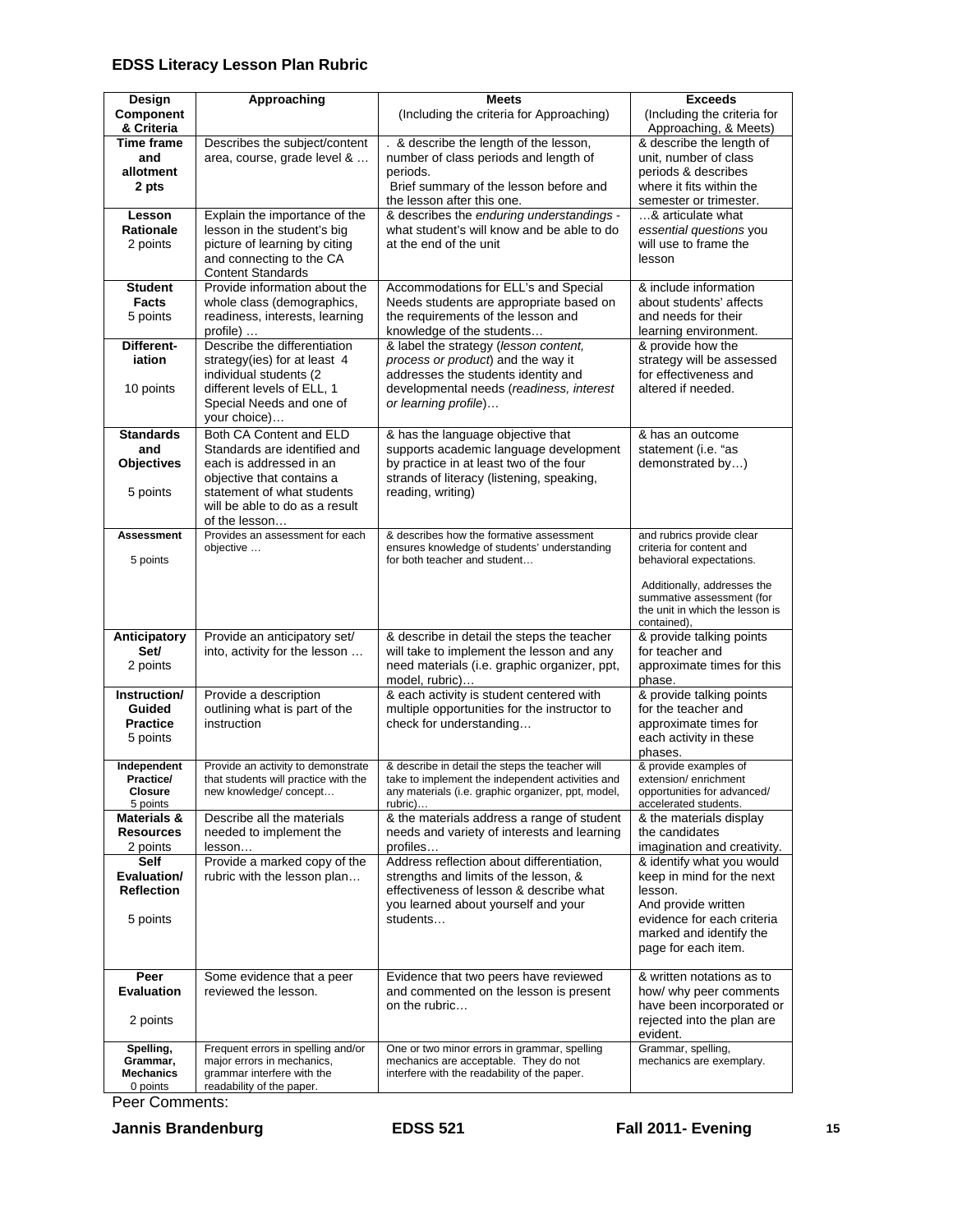| Name                               |
|------------------------------------|
| EDSS 521 Student Case Study Rubric |

|                                                                                 |                                                                                                                                                                                                             | LDOO JET ORGUEIR OASE ORGUEI KUDIK                                                                                                                                                                                                                                                    |                                                                                                                                                                                                                                        |
|---------------------------------------------------------------------------------|-------------------------------------------------------------------------------------------------------------------------------------------------------------------------------------------------------------|---------------------------------------------------------------------------------------------------------------------------------------------------------------------------------------------------------------------------------------------------------------------------------------|----------------------------------------------------------------------------------------------------------------------------------------------------------------------------------------------------------------------------------------|
| Criteria<br>Each category is worth 9<br>points, except for the last<br>category | Does not meet/<br>Approaching                                                                                                                                                                               | Meets                                                                                                                                                                                                                                                                                 | Exceeds                                                                                                                                                                                                                                |
| Background information<br>on student (gender,<br>age, etc).                     | Background information<br>about student is<br>incomplete.                                                                                                                                                   | Background information<br>about student includes<br>the basic information.                                                                                                                                                                                                            | Background information<br>about student is<br>described and not only<br>includes the basic<br>information but other<br>aspects so that the<br>reader begins to know<br>the student.                                                    |
| Selection rationale                                                             | Rationale is brief and no<br>evidence is provided to<br>the reader to<br>understand why this<br>student was chosen.                                                                                         | Reasons for selecting<br>this student are<br>explained.                                                                                                                                                                                                                               | Information provided<br>includes an explanation<br>and candidate goes<br>"above and beyond," the<br>requisite information.                                                                                                             |
| Physical, social,<br>emotional aspects                                          | Information about<br>student's physical,<br>social, and emotional<br>development is stated.<br>Little or no information<br>is provided as a<br>connection to the<br>academic achievement<br>of the student. | Student's physical,<br>social, and emotional<br>development is<br>described accompanied<br>by an explanation of its<br>relevance to the<br>student's ability in this<br>academic content area<br>and its influence on<br>academic instructional<br>planning, including<br>assessment. | Information provided<br>addresses all of the<br>criteria in the "meets"<br>component, and<br>candidate goes "above<br>and beyond," the<br>requisite information to<br>make connections<br>relevant to the student's<br>academic needs. |
| Instructional challenge                                                         | Instructional challenge<br>that the student<br>represents is stated.                                                                                                                                        | Instructional challenge<br>that the student<br>represents is explained.                                                                                                                                                                                                               | Instructional challenge<br>that the student<br>represents is explained<br>and candidate goes<br>"above and beyond," the<br>requisite information to<br>make connections<br>relevant to the student's<br>academic needs.                |
| Linguistic background                                                           | Student's linguistic<br>background is stated.                                                                                                                                                               | Student's linguistic<br>background is identified<br>and accompanied by an<br>explanation of its<br>influence on academic<br>instructional planning.                                                                                                                                   | Student's linguistic<br>background identified<br>and accompanied by an<br>explanation of its<br>influence on academic<br>instructional planning,<br>assessment and<br>classroom<br>management.                                         |
| Academic language<br>background                                                 | Student's academic<br>language abilities are<br>stated.                                                                                                                                                     | Student's academic<br>language abilities are<br>described and<br>accompanied by an<br>explanation of the<br>influence on academic<br>instructional planning.                                                                                                                          | Student's academic<br>language abilities are<br>described and<br>accompanied by an<br>explanation of the<br>influence on academic<br>instructional planning,<br>including assessment and<br>classroom management.                      |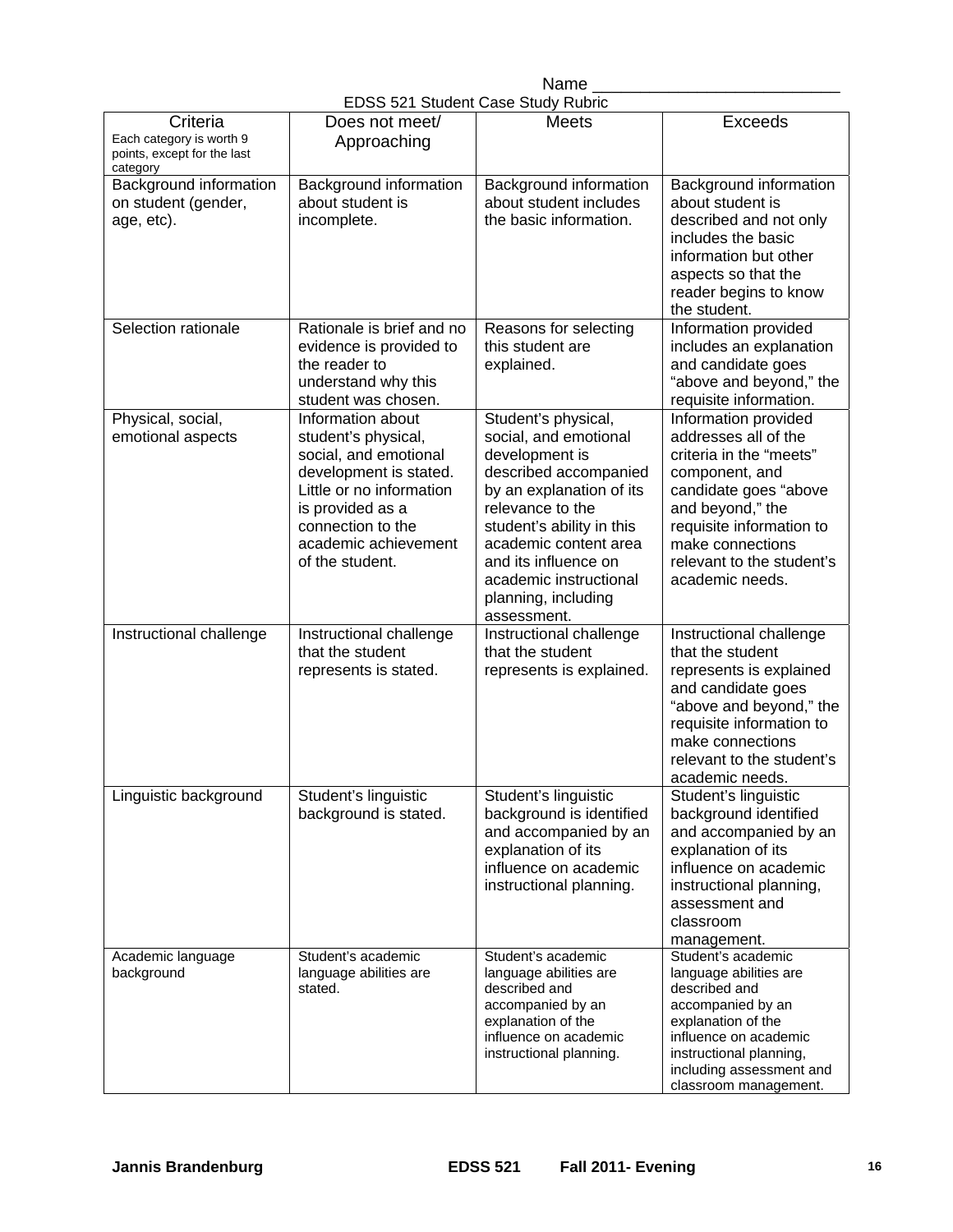| Content knowledge and<br>subject matter skills                                                                                         | Student's content<br>knowledge and skills in<br>your subject matter are<br>stated. Little or no<br>explanation of the<br>influence on academic<br>instructional planning,<br>including assessment.                                                                    | Student's content<br>knowledge and skills in<br>your subject matter are<br>described and<br>accompanied by an<br>explanation of the<br>influence on academic<br>instructional planning,<br>including assessment.                                             | Student's content<br>knowledge and skills in<br>your subject matter are<br>fully described and<br>accompanied by an<br>explanation of the<br>influence on academic<br>planning, including<br>assessment.<br>Information is provided<br>and connections are<br>made that go "above<br>and beyond" the<br>required information. |
|----------------------------------------------------------------------------------------------------------------------------------------|-----------------------------------------------------------------------------------------------------------------------------------------------------------------------------------------------------------------------------------------------------------------------|--------------------------------------------------------------------------------------------------------------------------------------------------------------------------------------------------------------------------------------------------------------|-------------------------------------------------------------------------------------------------------------------------------------------------------------------------------------------------------------------------------------------------------------------------------------------------------------------------------|
| <b>Cultural Background</b>                                                                                                             | Limited and/ or<br>incomplete information<br>is provided on the<br>student's cultural<br>background. OR<br>background information<br>is complete but there is<br>little or no explanation<br>as to how this<br>information influences<br>the student<br>academically. | Student's cultural<br>background, including<br>family and home, are<br>stated, accompanied by<br>an explanation of its<br>relevance to this<br>academic content area<br>and its influence on<br>academic instructional<br>planning, including<br>assessment. | Student's cultural<br>background, including<br>family and home, are<br>described accompanied<br>by an explanation of its<br>relevance to this<br>academic content area<br>and its influence on<br>academic instructional<br>planning, including<br>assessment.                                                                |
| Interests and<br>aspirations                                                                                                           | Little or no information<br>is provided as to the<br>student's interests and<br>aspirations.                                                                                                                                                                          | Student's interests and<br>aspirations are stated<br>accompanied by an<br>explanation of how the<br>information influences<br>academic instructional<br>planning, including<br>assessment.                                                                   | Information provided<br>includes an explanation<br>as to the student's<br>interests and<br>aspirations. Candidate<br>goes "above and<br>beyond," the requisite<br>information to help<br>create a complete<br>profile regarding this<br>student.                                                                              |
| Self- evaluation and<br>reflection<br>(please provide a copy<br>of this rubric with your<br>final draft with your self-<br>evaluation) | Little or no reflection is<br>provided.                                                                                                                                                                                                                               | <b>Reflection indicates</b><br>knowledge of student<br>and its influences on<br>academic planning,<br>instruction, and<br>assessment.                                                                                                                        | Candidate reflects and<br>makes connections<br>beyond that which is<br>requisite. The reflection<br>adds to the richness of<br>the assignment.                                                                                                                                                                                |
| <b>Observations &amp; Opinions</b>                                                                                                     | Observations and opinions<br>are generally stated in a<br>perfunctory manner that<br>does not add to the case<br>study in a meaningful way.                                                                                                                           | The writing includes<br>observations and opinions<br>supported by data to "tell a<br>story."                                                                                                                                                                 | The writing includes<br>observations and opinions<br>supported by data to "tell a<br>story." Additionally, the<br>candidate goes "above and<br>beyond' the requisite<br>information to write a rich,<br>flowing "story" about the<br>student.                                                                                 |
| Grammar, spelling,<br>mechanics<br>1 point                                                                                             | Frequent errors in spelling<br>and/or major errors in<br>mechanics, grammar<br>interfere with the<br>readability of the paper.                                                                                                                                        | One or two minor errors in<br>grammar, spelling<br>mechanics are acceptable.<br>They do not interfere with<br>the readability of the<br>paper.                                                                                                               | Grammar, spelling,<br>mechanics are exemplary.                                                                                                                                                                                                                                                                                |

Peer comments: (use another sheet if necessary)